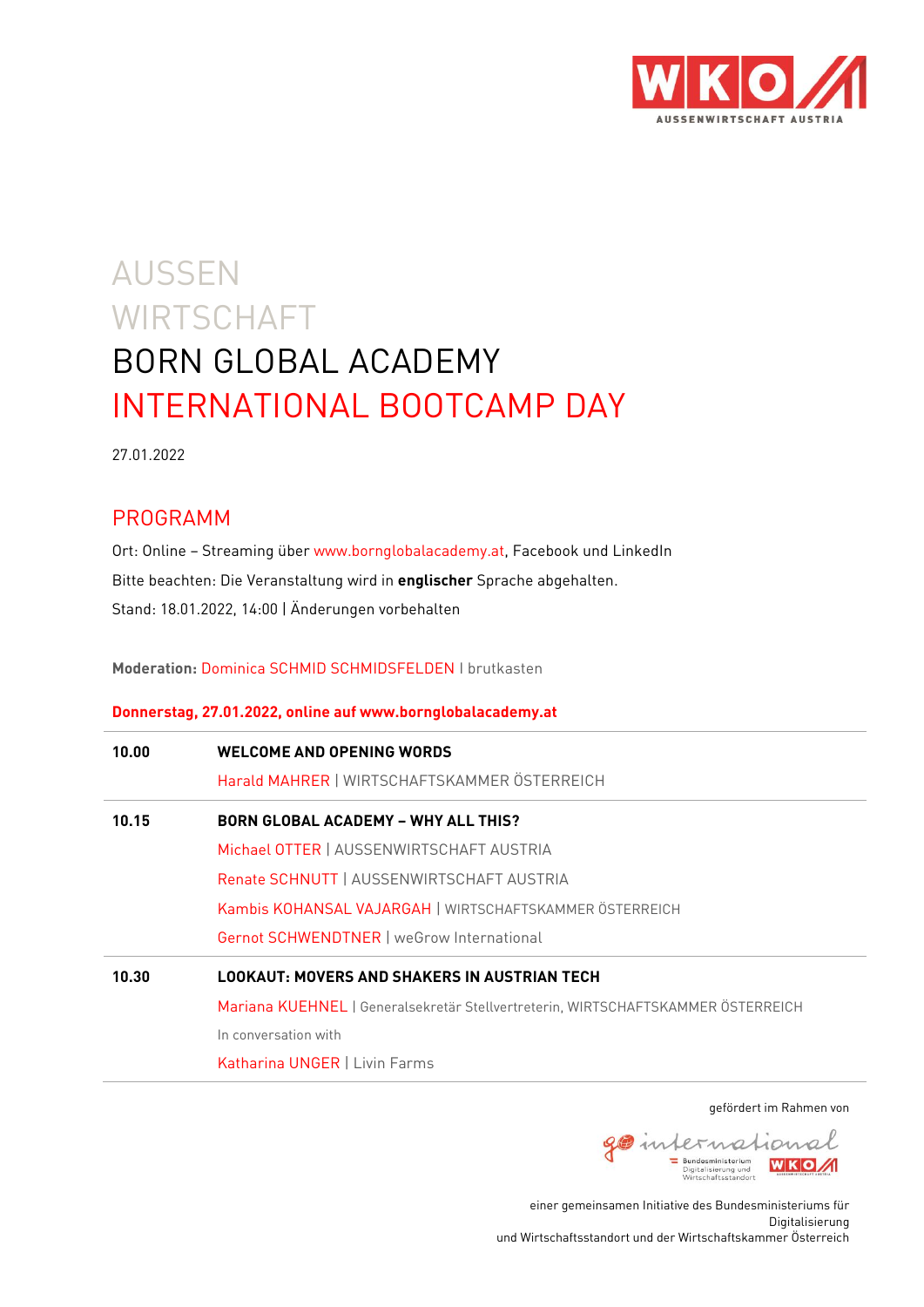

| 10.45 | <b>EVALUATION OF READINESS</b>                                                                                                                                                                                 |
|-------|----------------------------------------------------------------------------------------------------------------------------------------------------------------------------------------------------------------|
|       | Four areas to focus on before internationalisation                                                                                                                                                             |
|       | Wolfgang LANGEDER   weGrow International                                                                                                                                                                       |
| 11.20 | <b>ESTABLISHING A STRATEGY</b>                                                                                                                                                                                 |
|       | Breaking it into manageable pieces                                                                                                                                                                             |
|       | Gernot SCHWENDTNER   weGrow International                                                                                                                                                                      |
| 12.05 | <b>VC FUNDING</b>                                                                                                                                                                                              |
|       | Preparing for expansion-related funding                                                                                                                                                                        |
|       | Madeline LAWRENCE   Peak Capital                                                                                                                                                                               |
| 12.40 | <b>BUSINESS ANGEL FUNDING FOR GROWTH</b>                                                                                                                                                                       |
|       | aws i2 Business Angels is the largest independent matching service for start-ups and<br>investors from Austria, come by and find out how you can get in touch with the Business<br>Angels community.           |
|       | Alexander STEINER   Austria Wirtschaftsservice                                                                                                                                                                 |
| 12.55 | <b>WRAP UP</b>                                                                                                                                                                                                 |
|       | <b>Gernot SCHWENDTNER   weGrow International</b>                                                                                                                                                               |
| 13.10 | <b>INTELLECTUAL PROPERTY</b>                                                                                                                                                                                   |
|       | Learn how to define the right IP strategy, best utilize the global patent regimes, create IP and<br>patents, protect IP and patents, create IP based business models and implement global<br>licensing models. |
|       | Secure ownership of your idea when scaling                                                                                                                                                                     |
|       | Andreas SPECHTLER   Silicon Castles                                                                                                                                                                            |
| 13.40 | <b>EUROPE AS PRIMARY BUSINESS HUB</b>                                                                                                                                                                          |
|       | Explore opportunities offered by Europe - Discover the emerging Italian startup and<br>innovation scene                                                                                                        |
|       | Annalisa ANDALORO   Alperia                                                                                                                                                                                    |
|       | <b>Cristina ANGELILLO   Marshmallow Games SRL</b>                                                                                                                                                              |
|       | Stefano LA CROCE   AußenwirtschaftsCenter Mailand                                                                                                                                                              |
|       | <b>ENTERPRISE EUROPE NETWORK</b>                                                                                                                                                                               |
|       | Heinz KOGLER   WIRTSCHAFTSKAMMER ÖSTERREICH                                                                                                                                                                    |
| 14.30 | UNDERSTANDING THE STARTUP ECOSYSTEM IN ASIA                                                                                                                                                                    |
|       | Startup expansion towards Asia made easy! Wanna know how to do business in Hong Kong,<br>Tokyo & Co? Find out more about Asia's most vibrant cities and how to prepare your<br>internationalization!           |
|       | Lisa STOEGER   Global Incubator Network (GIN)                                                                                                                                                                  |